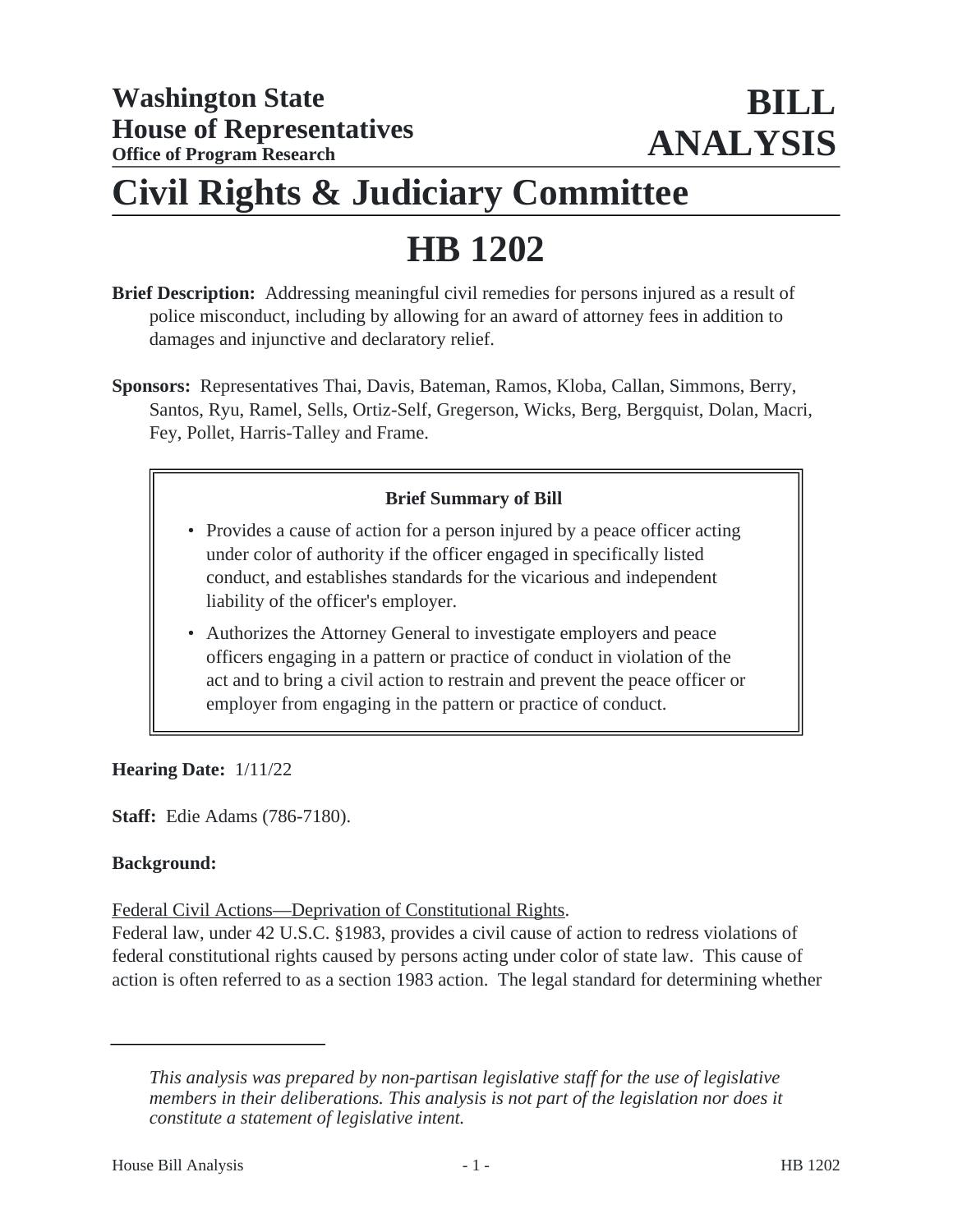actions violate constitutional rights depends on the particular constitutional right at issue. Section 1983 actions against law enforcement officers often involve claims of excessive use of force, unlawful search or seizure, or false arrest in violation of Fourth Amendment rights.

The general standard for evaluating Fourth Amendment claims is whether or not the officer's actions were objectively reasonable. In making this determination, the court must balance the nature and quality of the intrusion on the individual's rights against the state's interests in the case. Court decisions indicate that "reasonableness" is highly dependent on the particular facts and circumstances of each case including: the severity of the crime at issue; whether the suspect poses an immediate threat to the safety of the officers or others; and whether the suspect is actively resisting arrest or attempting to evade arrest by flight. The reasonableness of a particular use of force is examined from the perspective of a reasonable officer on the scene, and not with the benefit of hindsight.

Qualified immunity in the context of section 1983 actions is a doctrine that originated in federal case law. It provides government officials performing discretionary functions immunity from civil suits unless the plaintiff shows that the officer violated "clearly established" rights. When determining whether or not a right was "clearly established," courts consider whether the constitutional right alleged to have been violated was sufficiently clear so that a reasonable officer would have known that his or her conduct violated the rights. This is an objective standard, meaning that the standard does not depend on the officer's subjective state of mind.

Section 1983 actions are suits generally brought against the individual officer who committed the alleged violation since the doctrine of vicarious liability of employers does not apply in section 1983 actions. An officer's employing agency may only be held liable in a section 1983 action when the injury is the result of the execution of a policy or custom adopted by the agency.

## Washington Civil Actions.

The Washington Constitution contains provisions that protect individual rights of state residents, including Article 1, section 7, which provides that "[n]o person may be disturbed in his private affairs, or his home invaded, without authority of law." Washington does not have a statute that specifically creates a cause of action for violation of state constitutional rights, and Washington courts have consistently refused to recognize a private cause of action for damages for state constitutional violations absent legislative guidance.

However, a civil suit in Washington based on excessive use of force or other police misconduct could be brought under state common law tort actions. These include actions for intentional torts, such as assault, battery, false arrest, false imprisonment, or trespass, or a negligence cause of action based on an officer's failure to use reasonable care in the performance of affirmative law enforcement conduct. In a 2019 case, the Washington Supreme Court held that the fact that an officer's conduct constitutes an intentional tort does not preclude a negligence claim based on an officer's failure to use ordinary care to avoid unreasonably escalating an encounter to the use of deadly force.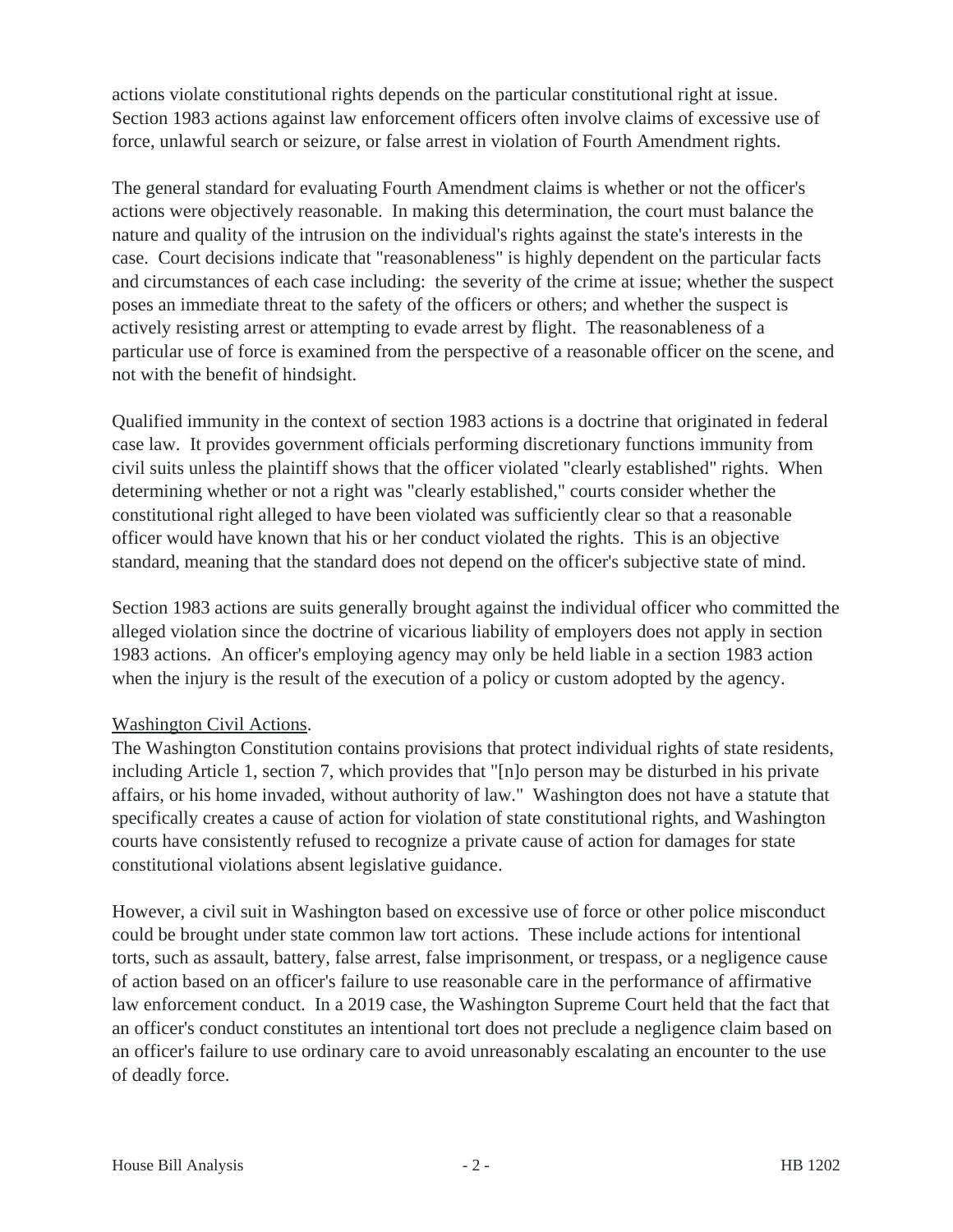Washington courts recognize a common law qualified immunity for government officers exercising discretionary functions. A police officer is entitled to immunity from civil liability where the officer carries out a statutory duty according to procedures dictated to the officer by statute and superiors and where the officer acts reasonably.

An employer may be held vicariously liable for an employee's tortious act if the employee was acting within the scope of employment when the act was committed. An employer may also be liable for the conduct of an employee based on negligent hiring, training, or supervising of the employee. However, a claim based on negligent hiring, training, or supervising applies only where the officer acts outside of the scope of employment.

## Reasonable Care Standard for Use of Force by Peace Officers.

Legislation enacted in 2021 requires a peace officer to use reasonable care when determining whether to use physical force, and when using physical force against another, including requiring an officer to:

- reasonably avoid conduct that would create situations requiring physical force;
- exhaust available and appropriate de-escalation tactics prior to using physical force;
- use the minimal degree of physical force necessary under the circumstances;
- terminate use of physical force as soon as the necessity for the force ends; and
- use available and appropriate less-lethal alternatives before using deadly force, and make less-lethal alternatives issued to the officer reasonably available for their use.

## Law Enforcement Limitations Regarding Immigration Enforcement.

Legislation enacted in 2019 placed restrictions on law enforcement with respect to immigration enforcement matters, including that law enforcement may not:

- disclose nonpublic personal information about an individual to immigration authorities or give immigration authorities access to interview individuals about a noncriminal matter while the person is in custody;
- inquire into or collect information about an individual's immigration or citizenship status or place of birth, unless there is a connection between the information and a criminal investigation;
- provide information pursuant to notification requests from federal immigration authorities for the purpose of civil immigration enforcement, except as required by law; or
- detain, or take into or hold in custody, any person solely for the purpose of determining immigration status.

## Defense and Indemnification of Public Employees.

When a civil action is brought against a state or local government officer or employee, the state or local government must defend the officer or employee in the proceeding if his or her actions were within the scope of his or her duties. Monetary damages awarded against the officer or employee must be paid by the state or local governmental entity if the court finds that the officer or employee was acting within the scope of his or her duties, and the judgment may not become a lien upon any property of the officer or employee.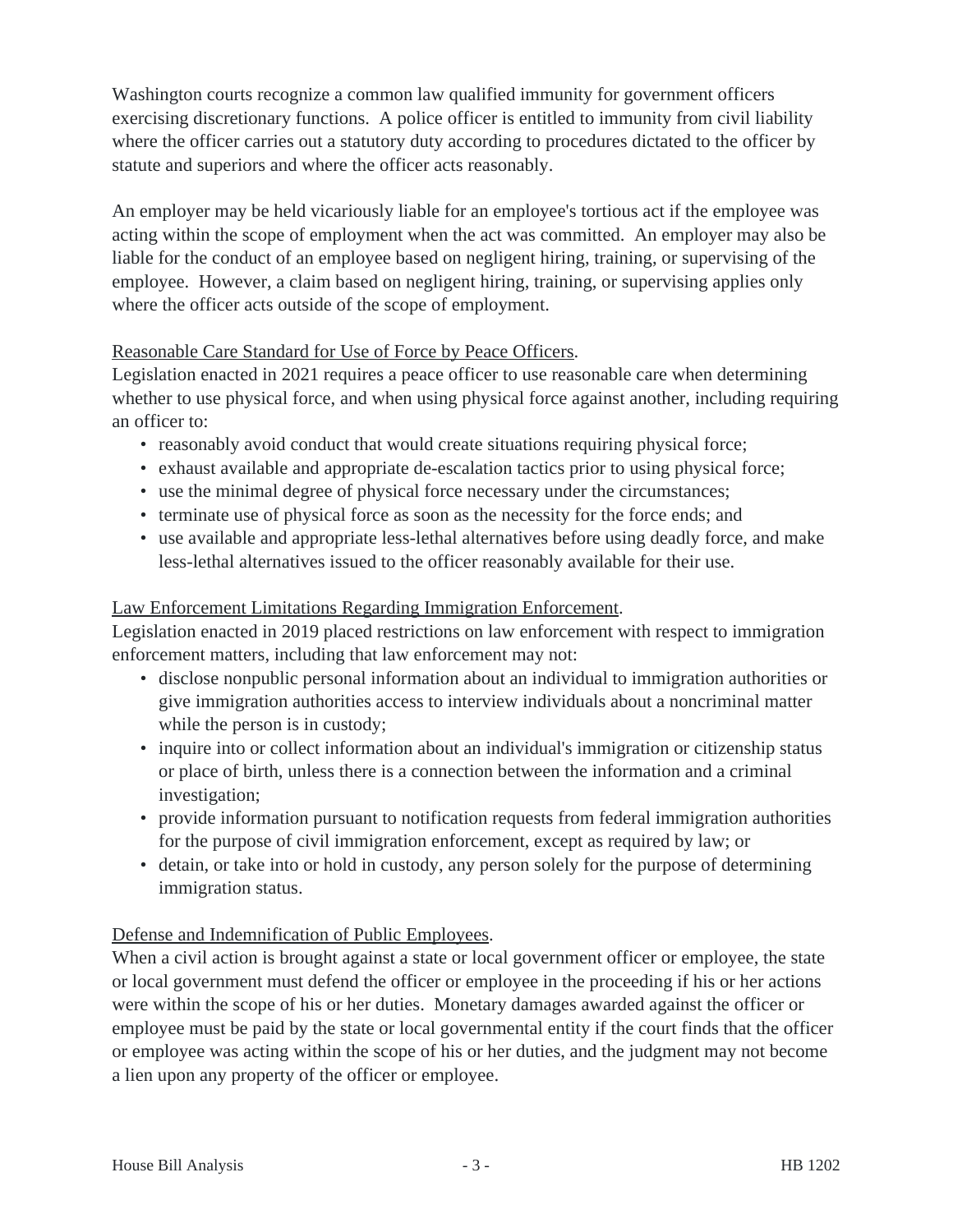## Contributory Negligence and Allocation of Fault.

Washington recognizes the concept of comparative fault in civil actions based on fault. In an action based on fault, any contributory fault of the plaintiff will proportionately reduce the defendant's liability for the plaintiff's injuries. "Fault" is defined to include negligent or reckless acts or omissions, but not intentional acts or omissions. In an action based on fault, the trier of facts is required to assign a percentage of the fault to every entity that caused the plaintiff's damages. Generally, each responsible entity must pay only for his or her proportionate share of the damages. However, if the plaintiff had no contributory fault or if the defendants were acting in concert, the defendants may be jointly and severally liable for the whole of the claimant's damages, which means that any one defendant may be required to pay all of the damages.

## **Summary of Bill:**

A person injured in person or property by a peace officer acting under color of authority has a cause of action against the peace officer if the officer:

- engaged in conduct that under the civil law constitutes assault, battery, outrage, false arrest, false imprisonment, malicious prosecution, trespass, or conversion;
- executed a detention, traffic stop, search, seizure, or entry into a home that is unlawful under the Washington Constitution;
- engaged in conduct that violated an officer's duty of reasonable care when using physical force; or
- violated a provision of RCW 10.93.160, which relates to law enforcement limitations with respect to federal immigration enforcement.

The injured person also has an action against any other peace officer who had the power through reasonable diligence to prevent or aid in preventing the injury from occurring but failed to do so.

## Employer Liability.

The plaintiff may name the peace officer's employer as a defendant in the action. The employer is vicariously liable for the harm if the peace officer was acting within the scope of employment.

The employer is independently liable if the injury is proximately caused by: a regulation, custom, usage, practice, procedure, or policy approved or condoned by the employer; or the employer's failure to use reasonable care in hiring, training, retaining, supervising, or disciplining the peace officer.

## Defenses and Immunities.

A peace officer has a defense against the claim if, when the injury occurred, the officer substantially complied with a regulation, practice, procedure, or policy that was established by the employer or approved or condoned by superior officers.

It is not an immunity or defense to an action that:

• the rights, privileges, or immunities sued upon were not clearly established at the time of the act, omission, or decision by the peace officer or employer; or